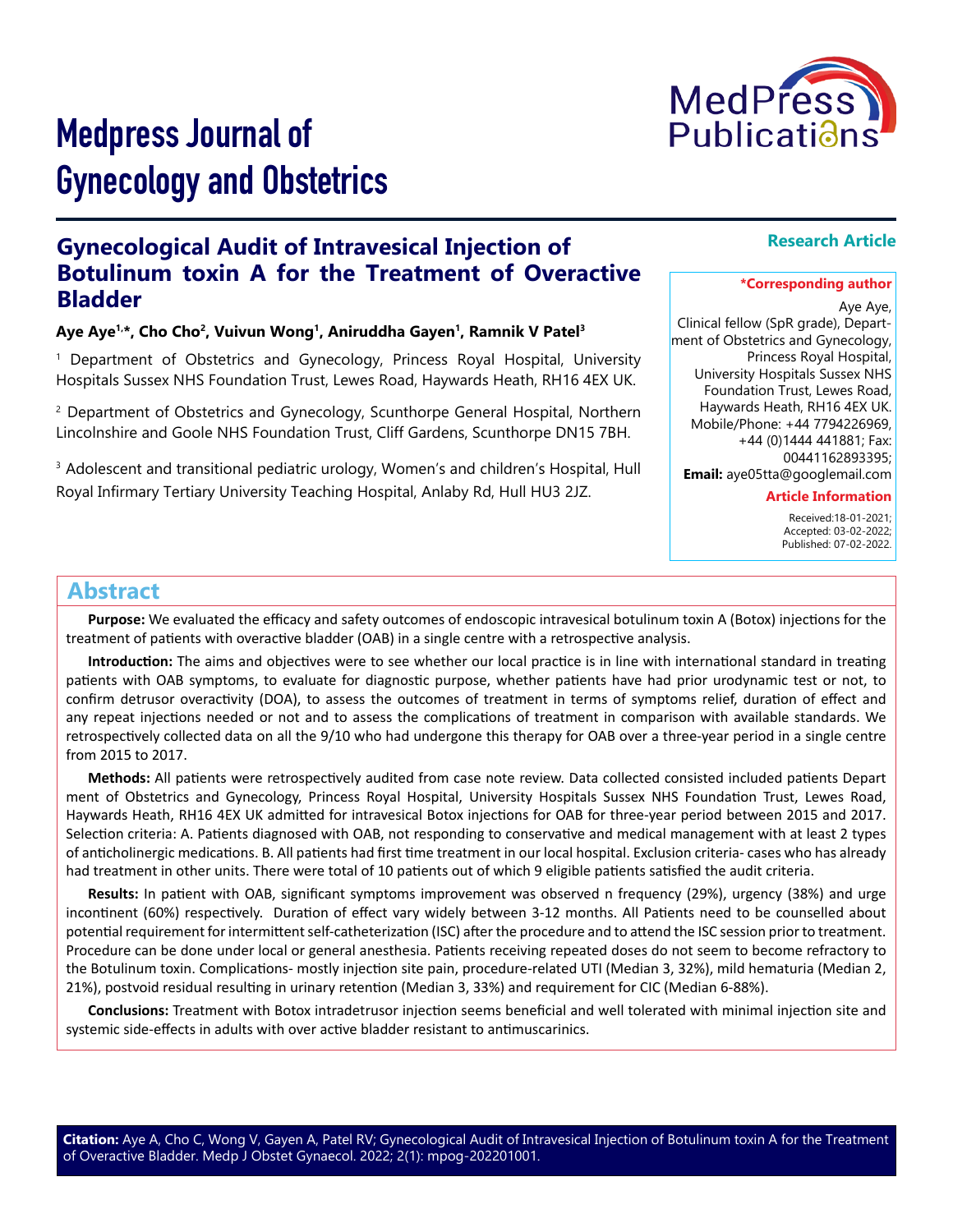#### **Introduction:**

The key aim of therapies targeting the poorly compliant or overactive bladder, whatever the aetiology, is to protect the upper urinary tract from damage [1]. Overactive bladder syndrome (OAB) is a common condition (12-17% of general population) with a significant negative impact on quality of life characterized by urgency with or without urge incontinence, frequency and nocturia. OAB is classified into 2 types; neurogenic, where symptoms are secondary to underlying neurological condition (multiple sclerosis, spinal cord lesions, Parkinson's disease) and idiopathic, where there is no discernable pathology underlying the symptoms. The standard treatment for overactive bladder starts with patient education and behavior therapies, followed by antimuscarinic agents [2]. Intravesical Botulinum toxin is being increasingly used to treat severe overactive bladder refractory to standard management.

#### **Patients and methods:**

For the period 2015–2017, patients who underwent intravesical Botox procedure in our hospital were analysed. Data are given as percentages or medians (interquartile range). It is a retrospective audit and all case notes were reviewed. Selection criteria: A. Patients diagnosed with OAB, not responding to conservative and medical management with at least 2 types of anticholinergic medications. B. All patients had first time treatment in our local hospital. Exclusion criteria- cases who has already had treatment in other units. There were total of 10 patients and 9 patients were audited as one case was not eligible for audit criteria.

Data collected consisted of age distribution, BMI, annual incidence, associated co-morbidities, smoking status, presenting symptoms, past interventions, urodynamic study results and prior MDT discussion, prior use of medications and types of medications used, type of anesthesia with dose and number of Botox injections, immediate and late complications, symptoms relief after procedure, number of patients with repeat Botox injections, and interval between repeat injections were all documented.

#### **Statistical method:**

Data were collated and analysed with Excel® (Microsoft, US) and are given as percentages, medians (interquartile range, IQR) or mean (standard deviation, SD).

#### **Results:**

Most patients were in the age range 50-60 years of age and majority of them had BMI between 30-40. Most cases were seen in 2016. Significant patients had respiratory and associatfied fecal incontinence co-morbidity. All except one patient had smoking habit.

Urgency and urge incontinence were seen in all patients followed by frequency and nocturia. In patient with OAB, significant symptoms improvement in frequency (29%), urgency (38%) and urge incontinent (60%) respectively were noted.

Five patients had prior POP surgery while 3 had USI surgery prior to Botox injections. Urodynamics studies has shown detrusor instability in most patients. All patients had different medications in combination. All cases were done under general anesthesia and had dose of 100 iu of Botox. Duration of effect vary widely

between 3-12 months.

Patients receiving repeated doses do not seem to become refractory to Botulinum toxin. Complications- mostly injection site pain, procedure-related UTI (Median 3, 32%), mild hematuria (Median 2, 21%), postvoid residual resulting in urinary retention (Median 3, 33%) and requirement for CIC (Median 6, 88%).

## **Discussion:**

Botox use should be reserved for patients who fail to improve with conservative treatment and medical management with two different anticholinergic drugs. OAB affects 12% to 17% of the population and a third of them experience urinary incontinence, which may greatly impact health related quality of life. Currently both American Urological Association (AUA) and European Association of Urologists (EAU) guidelines suggested that intravesical injection of botulinum toxin A (BoNT/A) should be offered to patients with urgency urinary incontinence (UUI) refractory to antimuscarinic and beta3-adrenoceptor agonist therapy, and the Food and Drug Administration (FDA) approved dose was 100 U of BoNT/A for idiopathic detrusor overactivity (IDO) and 200 U for neurogenic detrusor overactivity (NDO) [3,4]. Optimally safe and effective dose - lower dose 100units have comparable efficacy and improved safety over higher dose (200u/ 300unit).

Number of injection sites should be standardized. Urodynamic test prior to first botox injection should be performed. To consider higher dose of Botox injection if there is recurrence or absence of symptom relief [NICE guidelines, 6]. Practice of training intermittent self-catheterization (ISC) before procedure needs be continued. All cases should be discussed in multidisciplinary meeting (MDM) before treatment. All cases should be reviewed face to face or via phone within 12 weeks of treatment.

Botulinum toxin appears to be an effective therapy to refractory OAB symptoms, but as yet little controlled trial data exists. Further robust data are required on long term outcome, safety and optimal dose of botulinum toxin for OAB [5]. The mechanism of Botox A includes combined effects of the blockade of neurotransmitter release and suburothelial sensory receptors expression.

Suburothelial injection has comparable efficacy for intradetrusor injection. All Patients need to be counselled about potential requirement for intermittent self-catheterization (ISC) after the procedure and to attend the ISC session prior to treatment. Procedure can be done under local or general anesthesia.

Most of the side effects of Botox injections include lower urinary tract complications. Gynecological urology has seen a growing use of Botox in the treatment of refractory OAB and detrusor overactivity (DO). OnabotulinumtoxinA 100 U showed significant, clinically relevant improvement in all overactive bladder symptoms and health related quality of life in patients inadequately treated with anticholinergics and was well tolerated [6,7,8].

Botulinum toxin A significantly improve all symptoms and urodynamic parameters in NDO and OAB in this study, this effect was reported in previous study which demonstrated similar in children and adults alike [1,5]. The effect of Botox A in treating lower urinary tract dysfunction appears to be overestimated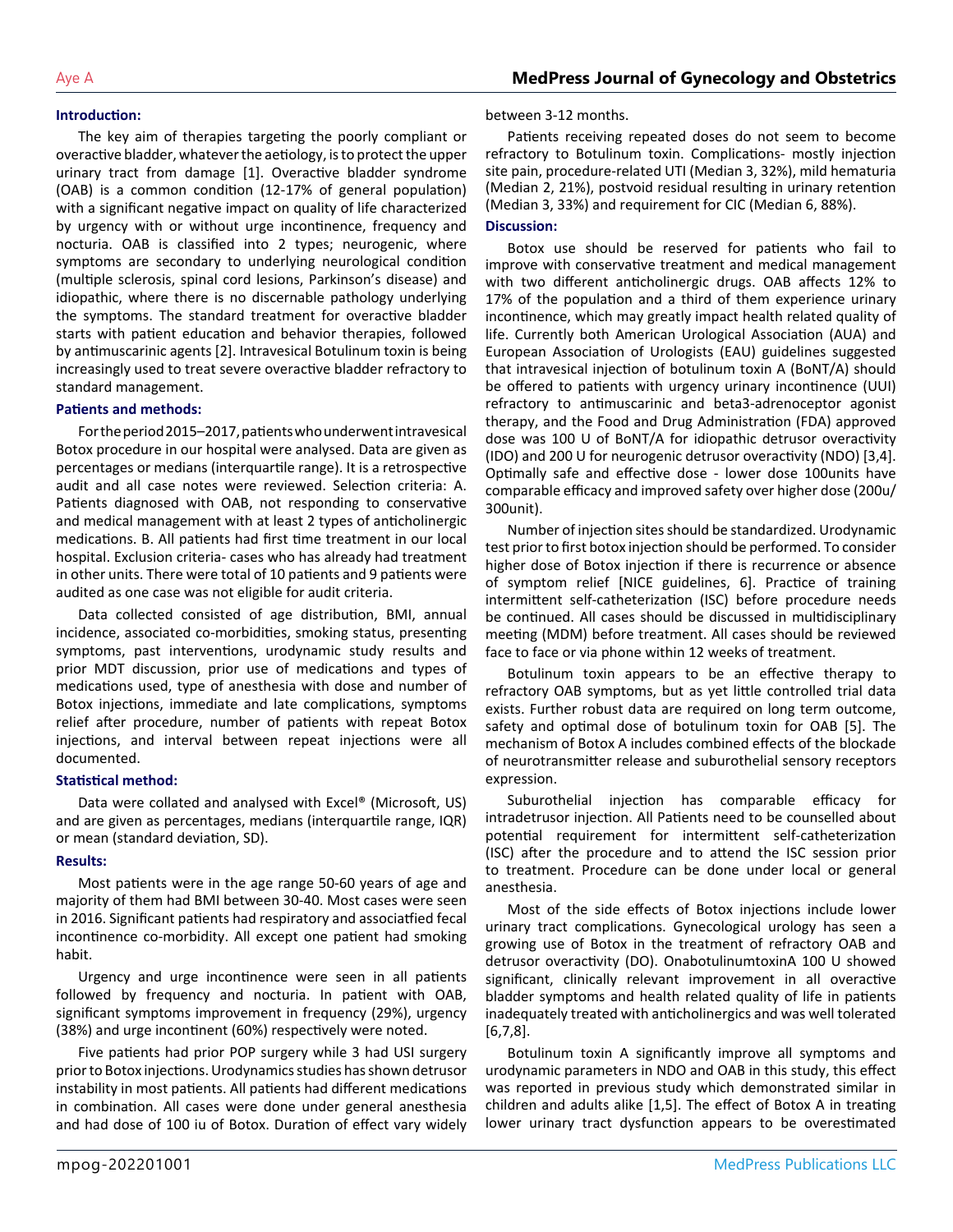# Aye A **MedPress Journal of Gynecology and Obstetrics**

in lower as opposed to higher level evidence studies [9]. Botox injections into the detrusor provide a clinically significant improvement in adults with NDO and incontinence/NOAB refractory to antimuscarinics. It seems to be very well tolerated [10].

Therefore, this treatment exhibits very promising risk-to benefit ratio for chronic treatment of NDO/NOAB. However, adequately powered, well-designed, randomised, controlled trials are still lacking and number of questions need to be investigated



#### **Figures**

- **1A**: Age distribution of patients.
- **1B:** BMI distribution of the patients.
- **1C:** Number of cases year wise.
- **1D:** Underlying medical co-morbidity.



#### **Figures**

- **2A**: Smoking status.
- **2B:** Presenting symptoms of patients.
- **2C:** Number of cases year wise.
- **2D:** Underlying medical co-morbidity.



#### **Figures**

**3A**: Prior use of medications and types of medications used. **3B:** Anesthesia, dose and number of Botox injections. **3C:** Immediate and late complications.

**3D:** Symptom relief after procedure (quantitative).



#### **Figures**

**4A**: Symptom relief after procedure (qaulitative).

**4B:** Number of patients with repeat Botox injections (No. 8).

**4C:** Interval between repeat injections.

further. The optimal dose with the longest duration of efficacy and acceptable level of AEs, the timing and indication for repeat injection, the type of patients benefitting most need to be further clarified.

#### **Conclusion:**

Treatment with Botox intradetrusor injection seems beneficial and well tolerated with minimal injection site and systemic side-effects in adults with over active bladder resistant to antimuscarinics.